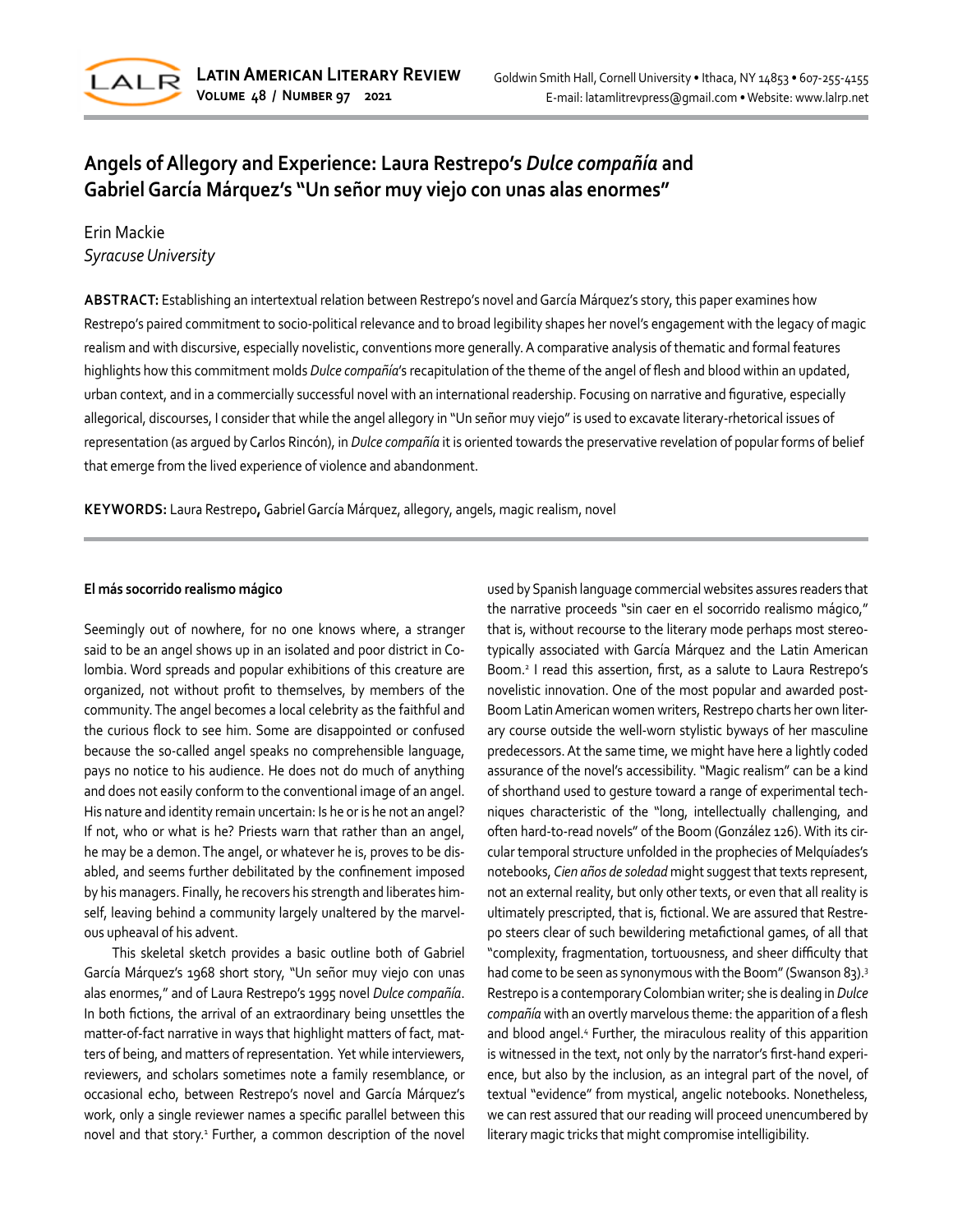Restrepo highlights the provision of readerly access as the primary obligation that shapes her writing: "tender puentes hacia la gente" (Lirot 347). This concern with direct rhetorical accessibility intersects with socio-political commitments, especially the commitment to preserve marginalized experience from "el virus borratiza" (Restrepo 186). As we shall see, both are thematized in the novel through the character and role of the narrator and through the nature, history, and use of the angelic notebooks.5 This work against erasure is always stylistic and formal; if Restrepo's novels, which treat social, cultural, and political issues of consequence, are not legible, they do not reach the people and so, practically speaking, are erased.

Attention to the recapitulation in *Dulce compañía* of the cultural legacy, narrative themes, and representational issues identified with magic realism in general, and, in particular, with "Un señor muy viejo," clarifies the correspondence between Restrepo's cultural-aesthetic and socio-political commitments. *Dulce compañía* does not so much cast aside the weighty legacy of the marvelous, as accept and redistribute the burden of its representation across a narrative formally and ethically committed to delivering popular access to a range of rhetorical registers, from the colloquial and realistic to the highly stylized and allegorical, and to a spectrum of experience, from the everyday and banal to the ecstatic and miraculous.

In what follows, I examine thematic and formal echoes between Restrepo's novel and García Márquez's short story, highlighting how Restrepo's commitment to broad relevance and legibility shapes the novel's recapitulation of the theme of the angel of flesh and blood, its representation of an updated, urban socio-cultural context, and its handling of narrative discourse. I compare the use of allegory in "Un señor muy viejo" and in *Dulce compañía* to show how Restrepo renovates the marvelous relevance of the allegorized angel while she reorientates toward greater legibility metafictional and philosophical issues imported by this figure, largely through their explicit articulation by the narrator. I conclude by looking at the multiplicity of allegories of the angel that proliferate, especially at the end of the novel, in ways that highlight socio-economic marginalization, underscore the creativity of popular faith, and communicate the need for protection and transcendence generated by contemporary experience. While allegory in "Un señor muy viejo" primarily is used to excavate literary-rhetorical issues of representation, in *Dulce compañía* it is oriented more towards the revelation of popular forms of belief that emerge from living contexts of hardship, inequality, and abandonment (Rincón; Melis 126).

Most globally perhaps, Restrepo's authorial commitment to "reader friendliness" takes shape as a multi-level motif appearing in its title, in the character of its narrator protagonist, and in its treatment of the angelic discourses transcribed by the local woman Ara in her fifty-three notebooks. Fragments of these extraordinary discourses sit side by side with narrator Mona's account. Quite literally, the two accompany each other in the formation of the novel itself. Reiterating this motif intertextually, here I consider the "dulce compañía" established between Restrepo's novel and García Márquez's story.

 In meta-discursive terms, the motif of "dulce compañía" points to the cross-categorical pairing structurally framed through the novel's oscillation between the narrator's realistic text and the marvelous, allegorical text of the angelic discourses. On both a thematic and discursive level, this reflexivity takes shape in *Dulce compañía* as a dialectic between the mundane and the marvelous, the conventional and the transcendent, the colloquial and the esoteric, which may guide an understanding of its pairing here with "Un señor muy viejo," itself one of the most well-worn exemplars of magic realism's enigmatic experimentation. Colombian literary scholar Carlos Rincón defines the status of "Un señor muy viejo" in the corpus of twentieth-century Latin American literature as "el más socorrido ejemplo para ilustrar las áreas temáticas y formales del realismo mágico" (12). He outlines how its unfaltering presence in school and university curricula has established it as the canonical representative of "los valores de transgresión y subversión estética y sociopolítica (12).<sup>6</sup> Accordingly, it seems that this story is "el más socorrido ejemplo" of the very mode, "el socorrido realismo mágico," that *Dulce compañía* engages to update and redirect through more accessible channels toward more socially engaged ends. By the nineties when *Dulce compañía* was written, magic realism, with "Un señor muy viejo" as a textbook example, had become familiar as a set of established conventions commonly associated with Latin American literature. It becomes a kind of brand in the international market.7 Thus, predictably, the vanguard slips into consumerist conformity. Even beyond thematic parallels, then, the story's place in literary culture and imagination accommodates an intertextual reading with *Dulce compañía* that underscores the dexterity with which the novel exploits the legibility of established conventions, like those of magic realism, even in its self-conscious distancing from them, to renovate the literary and broader cultural currency of the marvelous.<sup>8</sup>

Early in the novel, the Colombian national-cultural canonicity of the marvelous is disparaged by the narrator protagonist, Mona, a journalist who approaches with skeptical indifference her assignment to cover the story of a reputed angel in Galilea, a poor neighborhood in the hills of Bogotá. Young, urban, educated, Mona has lost her capacity for wonder and sharpened her consciousness of cultural neo-imperialism. Before she begins her journey to Galilea, Mona is weary of Colombia's surfeit of indigenous miracles. Further, she despises her editor's servile chasing after North American trends, like the vogue for all things angel which, now that it is passé in the North, is picked up by South American media:

Colombia es el país del mundo donde más milagros se dan por metro cuadrado…. Gozamos desde siempre del monopolio internacional del suceso irracional y paranormal, y sin embargo, si era justamente ahora—y no un mes antes ni un mes después—que el jefe de redacción quería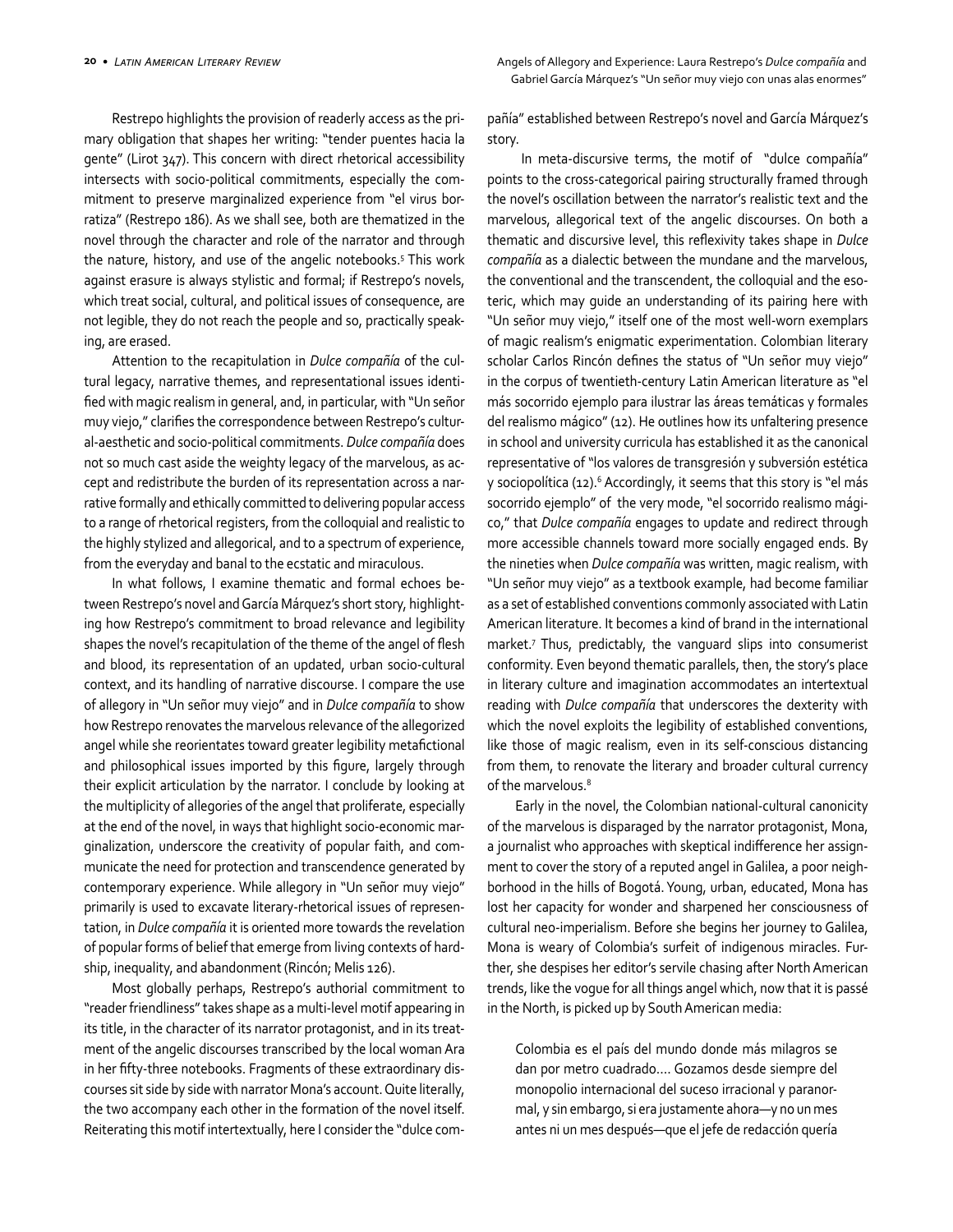un artículo sobre aparición de ángel, era solo porque el tema acababa de pasar de moda en Estados Unidos. (17) 9

These reflections register the narrator's initial, and redoubled, dismissal of her assignment's, and the novel's, theme. Reprising a stock character in Colombia's popular cultural landscape, the angel story is hackneyed: "Es lo común… la nacionalidad no sobrevive sin altas dosis diarias de superstición" (17). As an effort of the editor to mimic North American trends, it is derivative and pathetic. Far from authentically marvelous, the angel of Galilea comes to Mona as a subject already colonized, a figure that may be indigenous to popular belief but one that the global media industry has stamped with its own currency. In the ambit of this industry, angels are just another commercialized trend whose circulation tracks the distance between the "first" and all other worlds, and reinscribes regional culture as "local color," an "added value" for transnational markets (Herrero-Olaizola 43-46; Yúdice 641). The novel, then, begins by inoculating itself against an anticipated critique of its tacit complicity in the cultural appropriation and exploitation characteristic of the cultural industry within neo-liberalism.10 If, as a novel, *Dulce compañía* accepts what might be construed as the aesthetic and ethical "compromises" of international commercial popularity for the compensation of a readership beyond the confines of a specialized cultural elite, it does so with eyes wide open. $11$ 

#### **Compañía narrativa**

*Dulce compañía*'s first-person narrator is the chief means by which the novel extends access to the reader. Whereas "Un señor muy viejo" casts the epistemological and metaphysical uncertainties generated by its marvelous protagonist onto a metafictional plane, in the novel, Mona's realistic, pragmatic narrative reorients these onto the level of direct diegesis. In his story, García Márquez creates the surface ambience of a traditional folkloric tale with an impersonal third-person narrator, "flat" characters, generalized locale, linear chronological narrative, and, for the most part, simple diction and syntax. However, the surface ease and simplicity of the story, coupled with its fantastic and inexplicable content, generates unanswered questions which propel interpretation to a figurative, and here, metafictional level. For example, while the embedded tale of the spider woman comes with a conventional, and enunciated, moral lesson, fully legible to the community, the narrative articulates no such allegorical "moral" relevant to the old man with wings (14-15). Members of the community entertain various speculations about his identity and intentions, but none of these is borne out in the narrative (11). While his identity as an "angel" is nominally adopted by the narrator, it remains compromised both by alternative proposals about his identity (a shipwrecked Norwegian?), and, even more, by his lack of conformity with what the community and readers know about angels.

The narrator remains impassive: he persists without comment

in the production of events, characters, and speech that are overcharged with figurative meaning. Further, deadpan, he supplies information about characters and events that satirically undercuts the moral neutrality of the surface tone. This shows especially clearly in the satire against the church and in the exposure of the callous self-interest of the locals (11-12; 15-16). That is, while maintaining the narrative's posture within a single, surface register of enunciation, the narrator manages to confound the reader's confidence in the adequacy of this register. Thus, the story generates questions about knowing, being, and interpretation, about what the old man is, how we might know this, and what it might mean, that remain unresolved. So, as postcolonial critic Kumkum Sangari puts it in her discussion of García Márquez's work, such questions are "thrown onto another plane" of reality potentially accessible to the reader but not explicitly signposted by the narrative (903). In a sense, the narrative of "Un señor muy viejo" abandons these questions, leaving the reader to go it alone.

In contrast, *Dulce compañía* supplies the reader with the guiding companionship of its personable and analytical first-person narrator. Through its achievement of emotional and psychological realism, the first-person narration provides readers with the subjective intimacy long-established as a classic novelistic expectation.<sup>12</sup> This narrator abounds in the individuating traits absent from that of "Un señor muy viejo"; prominent among these is gender. The feminine focus and feminist commitment of *Dulce compañía* saturate the narrative content and sensibility (Cruz Calvo; Díaz Zambrana). It is as a woman that Mona is admitted to the all-female "junta" that, in defiance of the patriarchal authority of the church, manages the cult of the angel of Galilea; it is as a woman that Mona becomes emotionally attached to this being and, finally, mother to his child. Through her reflective, sometimes agonizing, account of her encounter with this "other world" of the Bogotá slum and its sacred ecstasies, Mona provides the reader with a personal guide to the marvelous, a thoughtful companion through the jumble of emotions and the tangle of questions this encounter generates.

 An investigative journalist, Mona is always asking questions, probing motive and logic, puzzling together bits of information. Thus, while her perspective is subjectively "limited" to her own perceptions and experience, and so less potentially "authoritative" than that of an omniscient third-person narrator, the methods of her profession supply a procedure that orients and guides the reader, processing, if not always resolving, the questions that emerge from the encounter with the marvelous. As Mona approaches Galilea seeking information for her story, the narrative follows along step-by-step, relating a series of interviews she conducts with members of the community, reporting her questions and their answers in direct speech. The reader accompanies Mona in her project of discovery and, at any point in the story, always has as much, and only as much, information as she has. Reader and narrator are partners on this quest to elucidate the mysteries of Galilea and uncover the true history of the angel.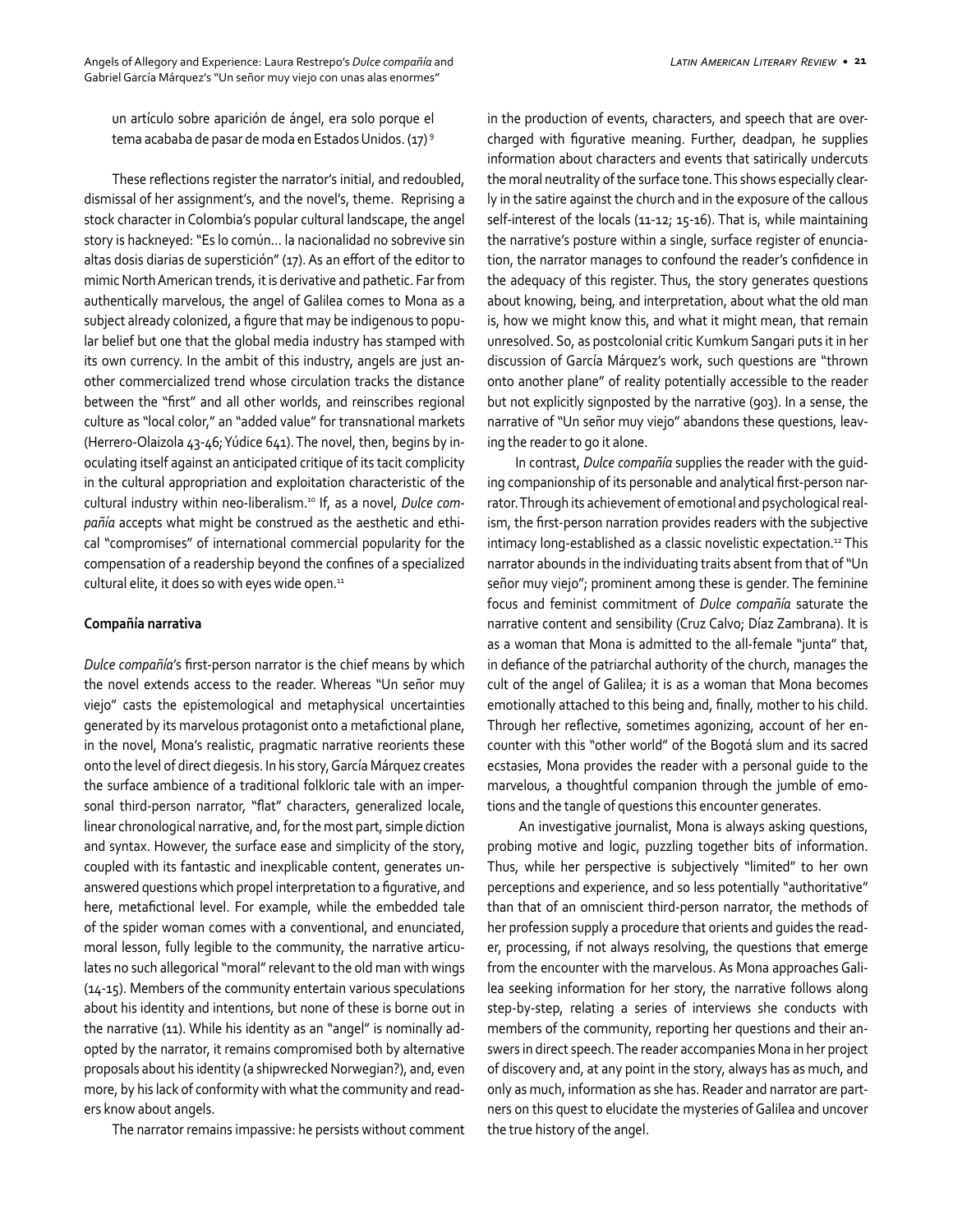Questioning is a habit of mind for Mona. Her narrative abounds with questions posed not only to interview subjects but also to herself. In this way, she takes on experientially and articulates for the reader the "pressure" that the encounter with the marvelous puts on perception and understanding (Sangari 903): "¿Qué clase de criatura me irían a monstrar?" (35); "Qué hacía semejante ser encerrado a oscuras entre una cueva?"; "O sería que el proprio muchacho también era cómplice del montaje?"; "Tal vez el muchacho estaba honestamente convencido de que era un ángel. O tal vez era un ángel… ¿Por qué no?" (45). These are the kinds of questions that the narrative of "Un señor muy viejo" tacitly generates but leaves outside its domain of discourse, "projecting" them onto that other register of interpretation for the reader to address independently. In *Dulce compañía*, such questions are formulated in direct narration, within empirical, rational ways of knowing; however, they approach the limit of this epistemology, gesturing to possibilities beyond: "O tal vez era un ángel… ¿Por qué no?" So, while the novel opens inquiries that it ultimately recognizes as undiscoverable, even these are isolated and defined as such, as we see here and in the later consideration of the origin of the angelic notebooks (57-58).

In contrast with the resolute impassivity of García Márquez's narrator, Mona's encounter with the angel is cognitively and emotionally charged. It is disorienting, transformative, and incites a torment of emotional ecstasy: "Después de ese día nada volvió a ser igual. … Me había enloquecido su excesiva dulzura, su misterio y su silencio me sacaron de mi eje. … desde ya confieso que lo mío por él fue totalmente así: agonía de corazón ardido que se desangra de amor" (96-97). Certainly, this encounter challenges Mona's "professional objectivity," which she always has had trouble maintaining: "Los colegas siempre me han achacado falto de profesionalismo por mi incapacidad de mantener la objetividad y la distancia frente a mis temas" (79). Yet, the very acknowledgement of one's vulnerability to subjective bias is a gesture of objective self-awareness. That is, Mona's self-questioning does not finally affirm a weakness—her vulnerability to subjective sway—but a strength: her ability to think through a dialectic between the subjective and objective that activates, not the dominance of one over the other, but the auxiliary consciousness of each in relation to the other.

Further, the subjectivity of her response conforms to the psychological verisimilitude and emotional accessibility of her narrative. What she encounters in Galilea *is* outlandish. She has entered another world: "había entrado a un reino que no estaba de este mundo" (33): and there she has found "una criatura de otra esfera de realidad" (43). Rather than a professional obstacle, then, her subjective involvement becomes a catalyst for expanded understanding and for her professional transformation from journalist to novelist.

At the start of the narrative, Mona voices her frustration with the frivolous stories she is assigned at *Somos* which consistently have disappointed her hope of writing about "cosas que valieran la pena" (15). At the end of the novel, with the salvaged angelic notebooks in hand, Mona announces her newly established commitment to literature: "ésa fue la primera vez, pero no la última, en que yo me aferré a la literatura" (190). The experience with the angel of Galilea and access to the mystical notebooks have revealed to Mona not only something worth writing about, but also a new, literary, specifically novelistic, way of writing it. Meta-discursively, these comments chart Mona's development from journalist to novelist. Alongside her skeptical self-examination, her subjective investment in the events, people, and texts she encounters animates and sustains an oscillation that swings across the frontiers of objectivity and subjectivity, of the empirical and the marvelous, to produce the text we are reading, one achieved through this characteristically literary license of novelistic reflexivity. Concomitantly, they signal the production of the novel we are reading as a creative collaboration between the mystical notebooks and Mona's own realistic narrative and so underscore its typically novelistic heteroglossia (Bakhtin).

The self-conscious dialectic between the realistic and the miraculous, between modern skepticism and popular belief, that is developed as part of the very character of the narration and incorporated into the very fabric of the novel, is key to the novel's presentation of the marvelous within a contemporary Latin American post-colonial context. Literary scholar Samuel Jaramillo González elaborates the interaction *Dulce compañía* establishes between two segregated worlds, that of the city of Bogotá and that of the hillside slum of Galilea: "Se trata de universos que hacen caso omiso uno del otro a pesar de su contigüidad: en la novela la aparición de un ángel posibilita un contacto fugaz que revela su existencia mutual, para volver a cerrarse sobre sí mismos" (151; Navia 23). Yet, while the lived contact between these two geographically and socioeconomically distinct zones is fleeting, confined in the narrative to a brief period after which Mona returns to her work in Bogotá and life in Galilea resumes its customary routine, the interactive translation between their respective epistemologies and "cosmovisions" is preserved discursively in the novel itself. That is, the novel sustains both worlds within its own structural and epistemological frameworks, thus textually actualizing this aspect of the historical reality of postcolonial culture.

As Jaramillo González notes, these two worlds are often considered not simply as geographically, socially, and economically distinct, but also as inhabiting different temporal epochs that name different cultural stages: "modernidad y premodernidad" (152; Navia 23). Likewise, Sangari highlights the "cultural simultaneity" registered in postcolonial narratives: "In Latin America… different modes of production, different social formations, and different ways of seeing overlap as the ground of conflict, contradiction, change, and intervention, both local and foreign" (902). With its postcolonial consciousness, the narrative in *Dulce compañía* preserves as its theme, and as the condition of its own existence, the "cultural simultaneity" of these different, routinely segregated, zones, and so, on a discursive level, restores from oblivion consciousness of the interdependence between the spheres of privilege and oppression.

Mona's narrative, then, takes place in this socio-cultural over-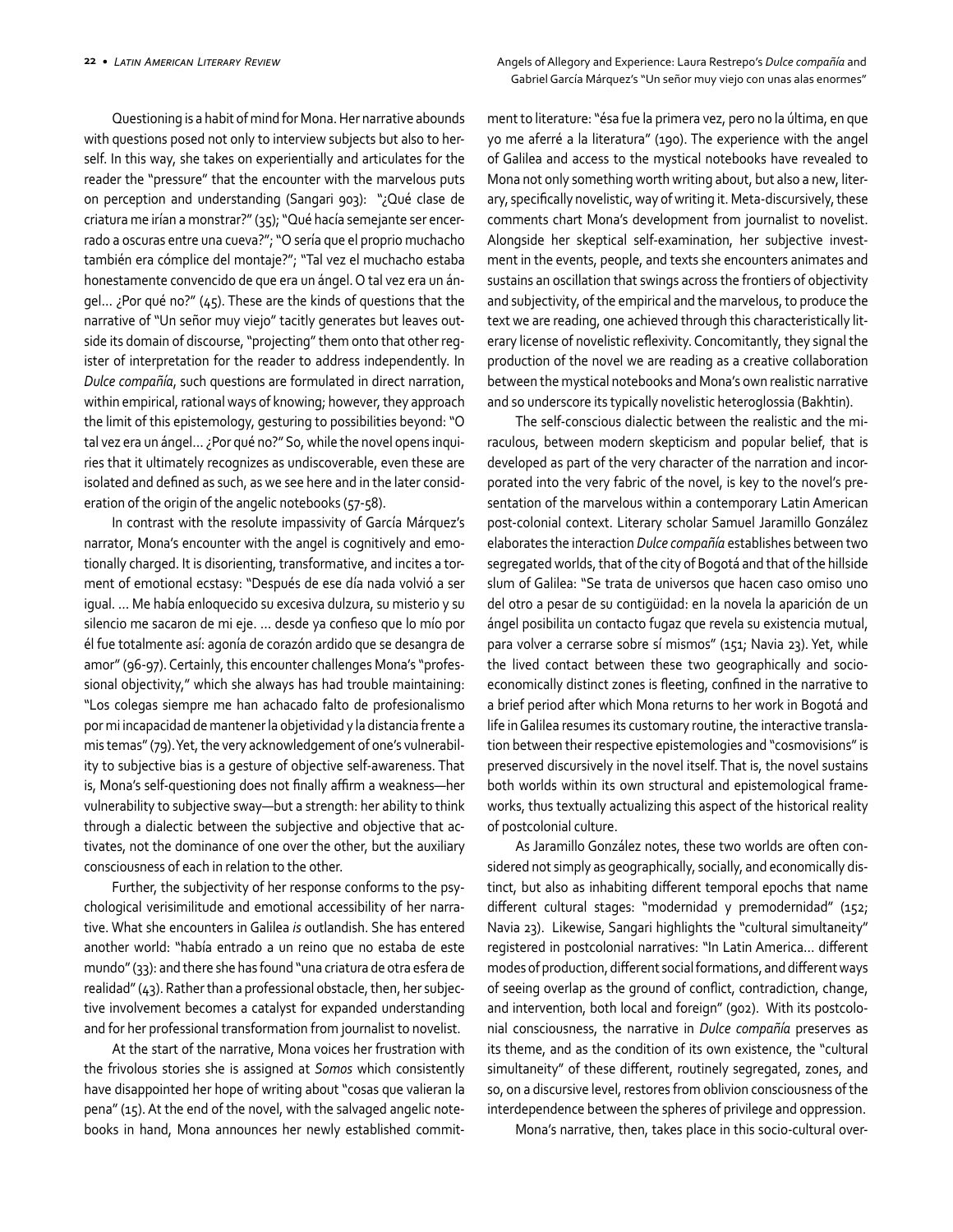lap between these zones. Her contact with this other world is authentic but finally does not entail absorption into it. She experiences the wonder and ecstasy of the angelic presence, but never gives herself over to the popular, absolute faith of the devout followers. She cautions at the start: "a pesar… de que recibí el bautismo y la formación cristiana, en realidad nunca fui practicante, y tal vez ni siquiera creyente. Y sigo sin serlo: lo recalco desde ya para que nadie se prevenga—o se entusiasme—pensando que ésta es la historia de una conversión" (18-19). After all, the idea is not that the marvelous becomes subsumed by the realistic, or vice versa, but that both are placed in a relation that elucidates or even transfigures each. And, as we explore in the next section, this is exactly the relation the novel generates between Mona's narrative and the passages of angelic discourse that stand beside it in every chapter save the last.

#### **Alegorías del ángel de carne y hueso**

The heavily allegorical writing in these angelic fragments establishes another ground of the novel's relation with García Márquez's story. Several literary critics offer allegorical readings of the story, looking at its inverted Biblical allusions, at what it might be saying about myth, about the marvelous, about society (Cohn; Erdal; Penuel; Yviricu).<sup>13</sup> Certainly, the story invites allegorical interpretation: the reticence of the narrator, the ambiguity of the marvelous creature's nature and identity, and the inconclusive treatment of the questions it generates—all create the sense that there is more going on here than we are being told. But, despite the differing emphases of their readings, until Rincón's decisive essay in 2002, literary scholars uniformly accepted the marvelous figure as some kind of angel "de carne y hueso"; a few even explored intertextual relations between García Márquez's story and other Latin American stories with angel protagonists (Boergson; Coria-Sánchez). In contrast, Rincón persuasively insists that the titular figure finally represents not an angel, but a purposively inaccessible (to the popular community, to the narrator, and, it seems, to most readers and critics) textual rendition of the visual allegory of Father Time: "La alegoría del Tiempo es un señor muy viejo con unas alas enormes" (27). By teasing characters and readers with this esoteric figure of Father Time, the story elicits their reliance on an allegory, that of the angel, that it always disappoints. Thus it furnishes "la demonstración maravillosa y archicómica de la simultánea necesidad e imposibilidad de representación visible o narrada de lo no representado y no representable, que mueve al empleo de la alegoría y a la dicción metafórica" (34). Rincón's analysis highlights how this exemplary short story uses allegory to present an allegory of the metatextual impasse that confronts its own procedures: "La configuración fundamental de la alegoría en cuanto relación entre imágenes, textos y lectura, se torna aporética ante el no-desciframiento de la personificación alegórica como un mensaje hipercodificado" (33). What is being represented if there are in play multiple allegorical codes offering multiple figures?

Rincón cautions that García Márquez's procedures here do not generate a Derridean "autodeconstrucción" of the very possibility of allegory, but instead an encounter between different allegorical codes: one popular that reads the figure as an angel; the other classical that determines him as Father Time  $(34, 36)$ .<sup>14</sup> Thus, the short story superimposes its two allegorical figures to highlight the problem that arises when neither can be satisfactorily interpreted. Further, in a way consonant with the notion of postcolonial culturalhistorical simultaneity, the story demonstrates how multiple registers of meaning and value coexist in the same representational space and so underlines the importance of cultural-historical context to the recovery of meaning (Rincón 36; Sangari 908). The locals in "Un señor muy viejo" simply have no context that would allow them to understand the old man as Father Time. All the same, and to considerable comic effect, their allegory of the angel fails to accommodate the appearance and behavior of the aged, winged man fallen into their midst. To date, Rincón's is the most sophisticated and ambitious interpretation of "Un señor muy viejo." With its emphasis on how allegory is used to register the simultaneous presence of different cultural registers of value and meaning, it is the reading that most closely aligns with the post-colonial perspective and doubled figuration of its marvelous protagonist that we find in *Dulce compañía*.

At the same time, Rincón's interpretation draws attention to an equally illuminating disjunction between the deliberately obscured forms of allegory used by García Márquez toward his metafictional ends and those used by Restrepo to extend legibility. Far from drawing on allegories destined to be unavailable or inchoate, Restrepo relies on established, legible, even commonplace, figures in her representation of the angel of Galilea and of the angelic scriptures. For example, the allusion of the title, and the collective touchstone for Restrepo's angel, is taken from the familiar children's prayer: "Ángel de mi guarda, dulce compañía, no me desampares ni de noche ni día" (19). This is a popular angel, a personal everyman's angel. As one local pilgrim puts it: "'No será san Miguel Arcángel, pero es nuestro ángel'" (65).

As in Rincón's reading of the short story, the novel presents two dominant, different yet overlapping, interpretations of its central figure as it negotiates between Bogotá and Galilea, between disenchanted skepticism and popular faith: he is a mentally afflicted victim of familial and societal abuse and neglect; he is a celestial agent sent for the relief and support of the abandoned and vulnerable. Each belongs to its respective world, its respective "cosmovision," and allegory is used in the representation of both. The identities, one facing toward the sacred and the other toward the social, overlap along the ground of the harsh reality lived by the angel and his community in Galilea. Thus, early on, Mona understands the fervency of the peoples' faith as an expression of their political, social, and economic dispossession. Discarded by the state and excluded by the Church, the people seek, and find, "el ángel de su guarda." Experience has shown them that "un ángel era un poder más con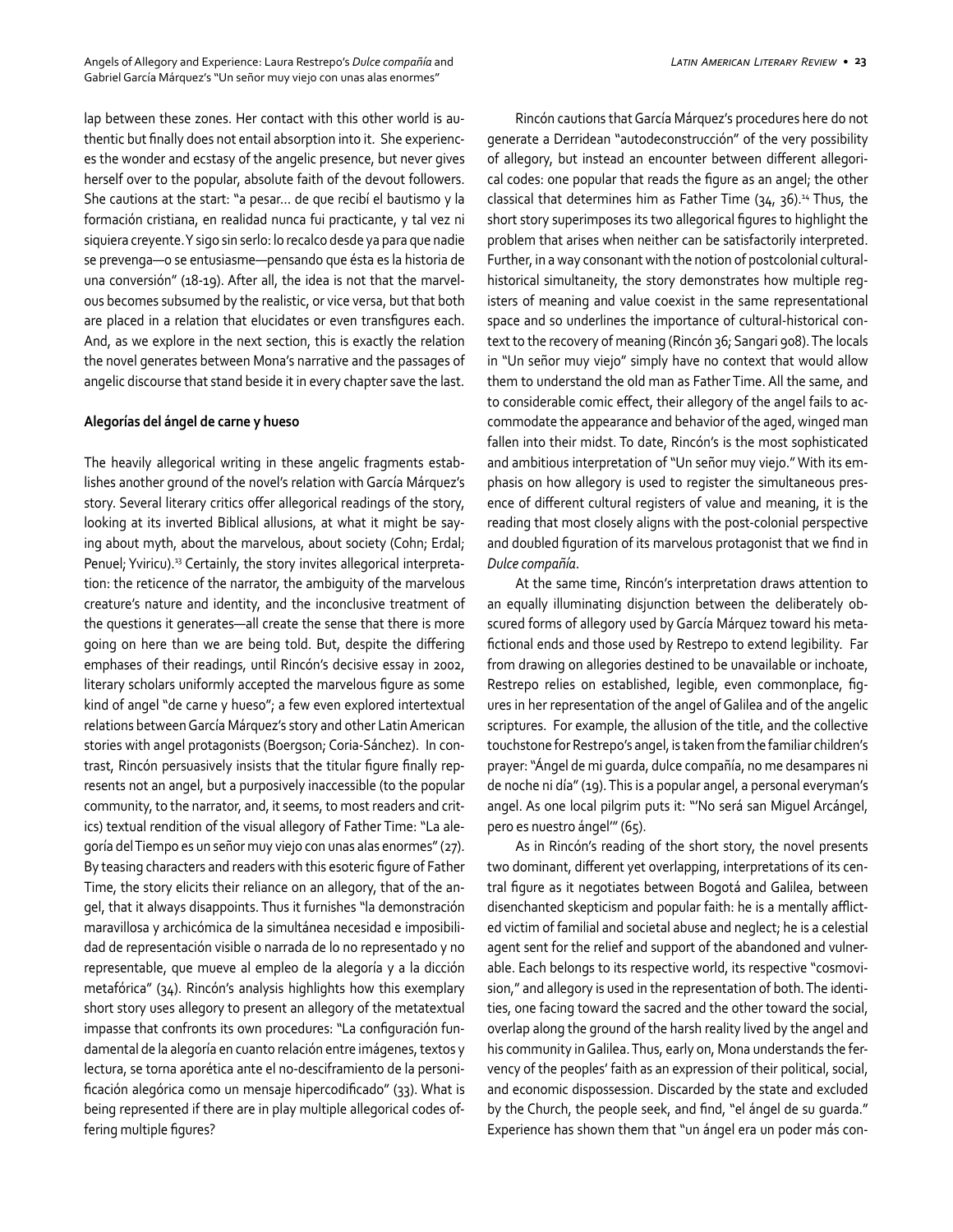creto, accesible y confiable que un juez, un policía o un senador, ni qué hablar de un presidente de la república" (63). Translating the figure from the spiritual to the socio-political register of meanings and values, Mona herself allegorizes the angel of Galilea as an avatar of the forsaken.

Trying to track the angel's historical biography, Mona visits a penitentiary for the insane through which he is rumored to have passed. When she tries to identify to two guards the person she seeks, one guard speculates that she is referring to "El Mudo," but the other dismisses this, pointing out that all the inmates are deaf, dumb, and mentally impaired: "Aquí se vuelven así" (160). Mona remarks sardonically that the place, then, must be a veritable "fábrica de ángeles" (160). This comment participates in the same kind of irony Mona uses earlier in her characterization of the parade of pilgrims, many crippled and infirm, who have traveled from the barrio Paraíso to seek miracles in Galilea: "Una auténtica corte de los milagros, arropada con la pobreza deforme y sin atenuantes de la tierra fría" (61). There is a depreciative irony packed ready-made in the appellations "Galilea," "Paraíso," "corte de milagros," and "fábrica de ángeles" which would draw on the loftiness of their figurative connotation to underscore the debasement of their literal incarnation as communities of the wretched and dispossessed. But while Mona's witticisms acknowledge this irony, they deflate the distance convention would maintain between the elevated and the abject. Her redoubled ironies ultimately assert a congruency between the "elevated" and the "abject," and so become legible as a kind of socio-political allegory: the living faith of the oppressed is a true miracle; the messengers who bring us the most profound, potentially transformative, truths of the world are those who have been mutilated and silenced. According to Mona's figure, the angel of flesh and blood personifies the suffering and the desire for deliverance of a people whose experience and desires would be muted and erased by prevailing political, military, socio-economic, and cultural forces.

Through her investigations, Mona establishes that the angel of Galilea is a likely victim of multiple forms of violence: human trafficking, displacement, incarceration, torture, exploitation by guerrilla forces, and, finally, disappearance. The trauma is written on his scarred body and mind; it registers as drug addiction, aphasia, amnesia, severe withdrawal, even psychosis. He, then, indeed presents a kind of personification of what historian Gonzalo Sánchez analyzes as "la multiplicidad de violencias" loosed in Colombia in the 1980s and 1990s. So, while Mona's figurative ironies may be rhetorically accomplished, they are fully legible within a realistic, socio-political register of meaning and value that shapes her, the text's, and Colombia's own consciousness.

The figuration of the angel of Galilea, the angel of flesh and blood, as a divine being with celestial origins and affiliations, rather than a mutilated and mute, fully human member of the underclass, takes place in two registers of narration. First, Mona's narrative witnesses, in reported speech and interior monologue, the ecstatic, transcendent experiences his followers and she herself have with

him. She reports on the popular ceremonies organized around the cult of the angel: his ritual exhibition in an underground grotto; the parade of miracle seeking pilgrims; and, finally, a carnivalesque ceremony in which she and the angel are paraded together through the streets before their sacred-erotic union (40-44; 60-66; 92-97). The rhetorical patterning of Mona's account of this union echoes that of a simple, if heterodox, prayer: "Santa mi alma y santo mi cuerpo, bienamados y gozosamente aceptados los dos. Santa la maternidad y también santa la sexualidad… santo placer, bendito orgasmo, porque ellos son limpios, y puros, y santos, y de ellos serán el cielo y la tierra… Bendito sea por siempre el pecado de la carne, si se comete con tantas ganas y con tanto amor (96). Like the angel himself, Mona's experience here is at once corporeal and transcendent. Like the angel himself, it is at once unorthodox and, from a discursive perspective, completely conventional.

Next, and, from this discursive perspective, most significantly, the celestial, transcendent figuration of the angel takes place through the fragments of angelic discourses that accompany each chapter except the last. In heavily allegorical language, these express six distinct angelic consciousnesses, each with a scriptural name, except for the second who pronounces himself "el Ángel sin Nombre" (75). The passages are taken by Mona from the notebooks of mystically transcribed voices that, over the course of years, have visited the Galilean woman Ara. As in traditional accounts of allegorical visions, Ara's angelic voices speak through her while she is in an altered state, in a trance (50). She is not the author, but the scribe of writings whose origin and purport mystify her until the leader of the angelic junta, Crucifija, provides an explanation: these are, and always have been, even before his appearance in Galilea, the dictations of the angel of Galilea. Further, this angel of flesh and blood, this mute, damaged, and enigmatic youth, is none other than Ara's own disappeared son. Taken from her as an infant, after sixteen years he has returned home as an angel (49-51). The homegrown cult of the angel of Galilea has created its own sacred history, complete with texts, and the beginnings of a theology. In essence, this popular, spiritual creativity is "lo maravilloso" which Restrepo preserves and communicates in the novel.<sup>15</sup>

When Mona first confronts this history and these texts she is incredulous: "¿De dónde saldrían, en realidad de verdad, estos cuadernos increíbles, demasiado simples para ser dictados por un ángel, pero absolutamente improbables para ser escritos por gente pobre de barrio analfabeta?" (57). The origin of these writings is incredible and their connection to the flesh and blood angel of Galilea is unstable. While no one in the community doubts the divine nature of the angel of Galilea, there is no evidence beyond maternal recognition that he is the same being as the infant son taken from Ara years before; nor is there any evidence beyond Crucifija's conjecture that he is the locus of consciousness of the multiple voices produced in Ara's notebooks. None of it really adds up. Mona's reasonable doubts trace the uncertainties that obscure origin and authorship: "¿Quién habría escrito de verdad aquello? Si la autora era Ara, había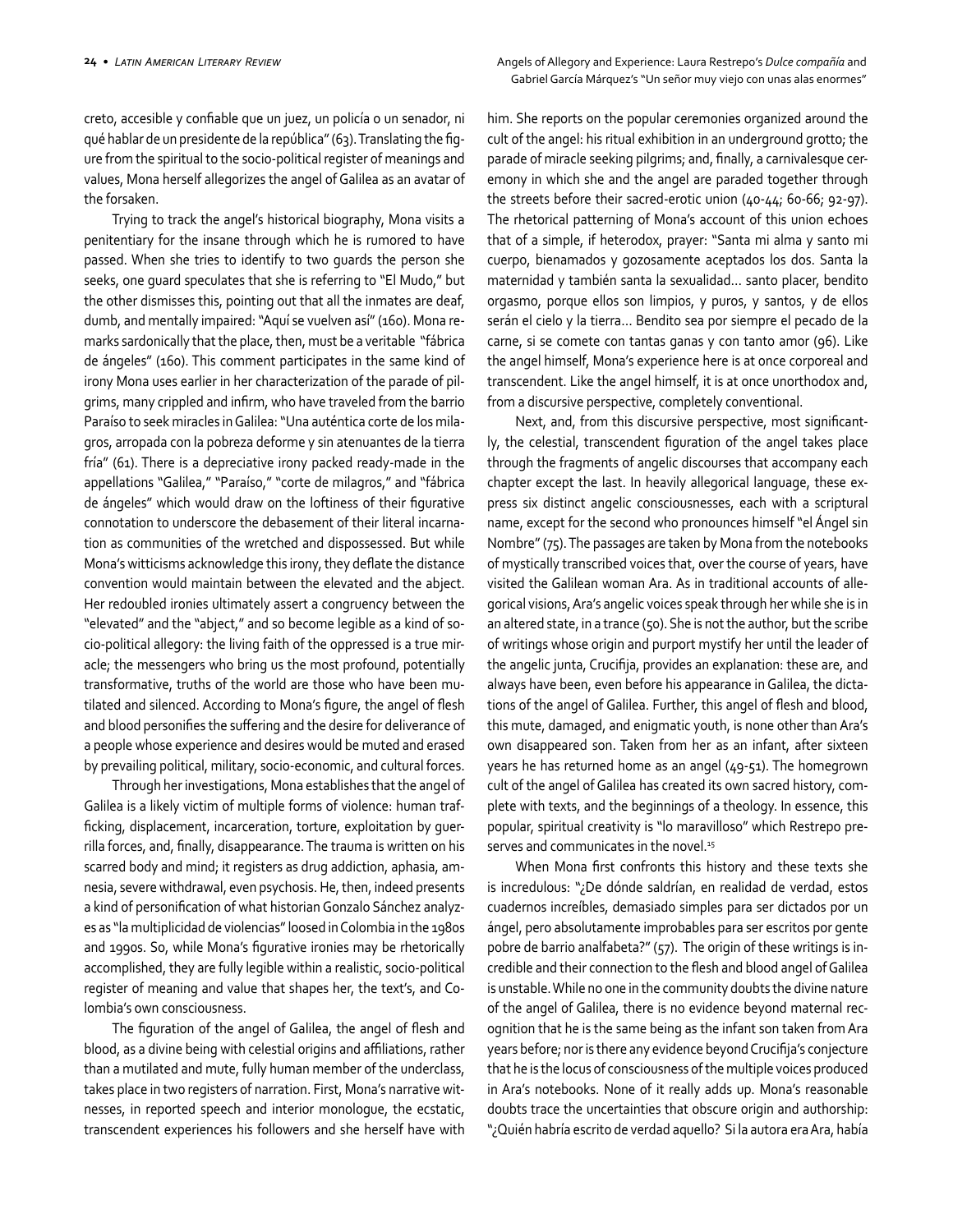que admitir una de tres posibilidades, o recibía la inspiración de otro ser u otro lado, o poseía una personalidad más compleja de la que cabía suponer, o simplemente copiaba la cosa de alguna parte" (57). Mona concludes that the least rationally convincing, yet most imaginatively seductive, hypothesis is Crucifija's and Ara's own: the notebooks are the mystical, visionary dictations of the angel of Galilea who is Ara's disappeared son. Ingeniously weaving together three mysteries—the fate of Ara's disappeared infant, the provenance of the voices she transcribes in her notebook, and the identity of the youth who has appeared out of nowhere—in a narrative where each explains the other, this story makes the most sense, though the sense it makes is fabulous. Mona ends these reflections not by simply leaving the question open, but by doing so in a manner that "projects" it onto a different level of significance, that of an authentic mystery unreachable through the empirical reason with which she has examined the matter: "Fueran lo que fueran, de procedencia humana o divina, originales o apócrifos, estos cuadernos significaban una revelación y un auténtico misterio" (57-58).

Thus the nature and origin of both the angel of Galilea and the notebooks of Ara are thoughtfully investigated in Mona's narrative and both defined as unknowable, unverifiable in conventional epistemological terms. Yet far from unrepresentable, this "auténtico misterio" is given fully realized discursive form in the novel through the production of these, its most figuratively dense and distinctive, passages of angelic scripture. And, although "unknowable" in conventional terms, and represented in esoteric and allegorical forms, the mystery is by no means illegible. For while it certainly does seem improbable that these notebooks, with their recondite allusions, cosmic allegories, and elevated diction, were written by anyone from Galilea, they have been read and understood (after their different fashions), not only by educated outsiders Mona and Padre Benito, but also by members of the community, by Ara and Crucifija, of course, yet even by the boy Orlando. Thus, the novel posits for these characters access to a cultural, discursive context of popular religious belief that renders the texts generally comprehensible. It is reasonable to assume that most readers also would have access to this or overlapping contexts of sacred writings, legends, and beliefs. So, whether one celebrates them as a stylistic *tour de force*, or bemoans them as cheesy pastiche, whether one attempts to trace their figures and allusions in sacred canon and apocrypha, or simply savors their grandiosity, these angelic passages are perfectly legible as Mystical Discourse. If they seem opaque and over-the-top, that can be understood as an intended effect: Mystical Discourse is properly resplendent and at least superficially enigmatic.

These texts accompany Mona's narrative which, in its turn, guides their interpretation, providing much of the context for their enhanced legibility. Albeit in a rhetorical register amplified by mystical allegory, the angelic fragments contain references to Mona herself and to the events she records in her narrative. For example, the fourth angelic passage, "Mermeoth, o la furia del ángel," describes as one grand celestial paroxysm the electrical storm recorded in Mona's narrative as two unrelated events, an epileptic episode suffered by the angel of Galilea and a torrential downpour. Within mystical discourse, these events are compounded and magnified as an allegory of a cosmic tempest where the corporeal torment of the angel, here the centaur-angel Mermeoth, merges with the turmoil unleashed on the earth: "Soy Mermeoth, cuerpo equino, cabeza de ángel albino…. Soy el océano, soy cada gota de lluvia y de llanto…. Soy Mermeoth y mis venas son ríos…. Con el vapor que sale de mis fosas empaño los ventanales del tiempo" (110). In the extravagant description of this experience, Mermeoth mentions several details that are readily recognizable as symptoms of an epileptic episode: the approach of an "aura"; intolerance of light; loss of control; muscular rigidity; delirium (110-112; Epilepsy Foundation). In a sense important to its immediate legibility, here the angelic allegory simply literalizes a conventional analogy between an epileptic episode and an electrical storm: "During a seizure, there are bursts of electrical activity in your brain, sort of like an electrical storm" (Epilepsy Foundation). What is figuratively understood as an analogy, and what Mona understands as two distinct events whose concurrence is accidental, the angelic discourse represents, and the faithful understand, as the paired expressions of the sacred force of Mermeoth. What Mona diagnoses as an epileptic fit, the local boy Orlando identifies as sacred possession: "no está enfermo, está poseído por Mermeoth" (108). What Mona sees as stormy weather, Orlando sees the earthly manifestation of a divine power: "Veo a Mermeoth, el ángel de la tempestad. Mermeoth es el que manda en todos los ríos, todos los mares, y hasta en las lágrimas y la lluvia, mejor dicho en todos los líquidos de la tierra. Así dice en los cuadernos de Ara" (107).

"Así dice en los cuadernos de Ara": Orlando, like the community in general, understands the angel of Galilea as a "real" angel, that is as a celestial, divine being; he reads the allegorical figuration of the notebooks as a fluent expression of the angel's true majesty and power. Through their often baroque and apocalyptic allegory, the angelic fragments supply the novel with a rhetorically appropriate representation of the marvelous, transcendent power attributed to the angel by popular belief. Discursively, as interior monologues, they supply a revelation of consciousness that stands as a counterpart to that in Mona's first-person narrative. Integral elements of a popular novel, these fragments conceive of the angel's authentic mystery in typically novelistic terms of an interior consciousness identified with his very being. The miracle is not anything remarkable that the angel of flesh and blood says or does, but what he *is,* and this mystery is revealed in internal monologue.

In an ethical, social register, the function of these notebooks is preservative: they protect the authentic mystery experienced in Galilea against "el virus borratiza" unleashed first by the police who raid the neighborhood and break up the cult, and then by the Church that tries to subsume all traces of the popular cult under its own gaudy, new Basilica of the Holy Angel (208).<sup>16</sup> Written texts, they are also preservatives against the ubiquitous frailty of memory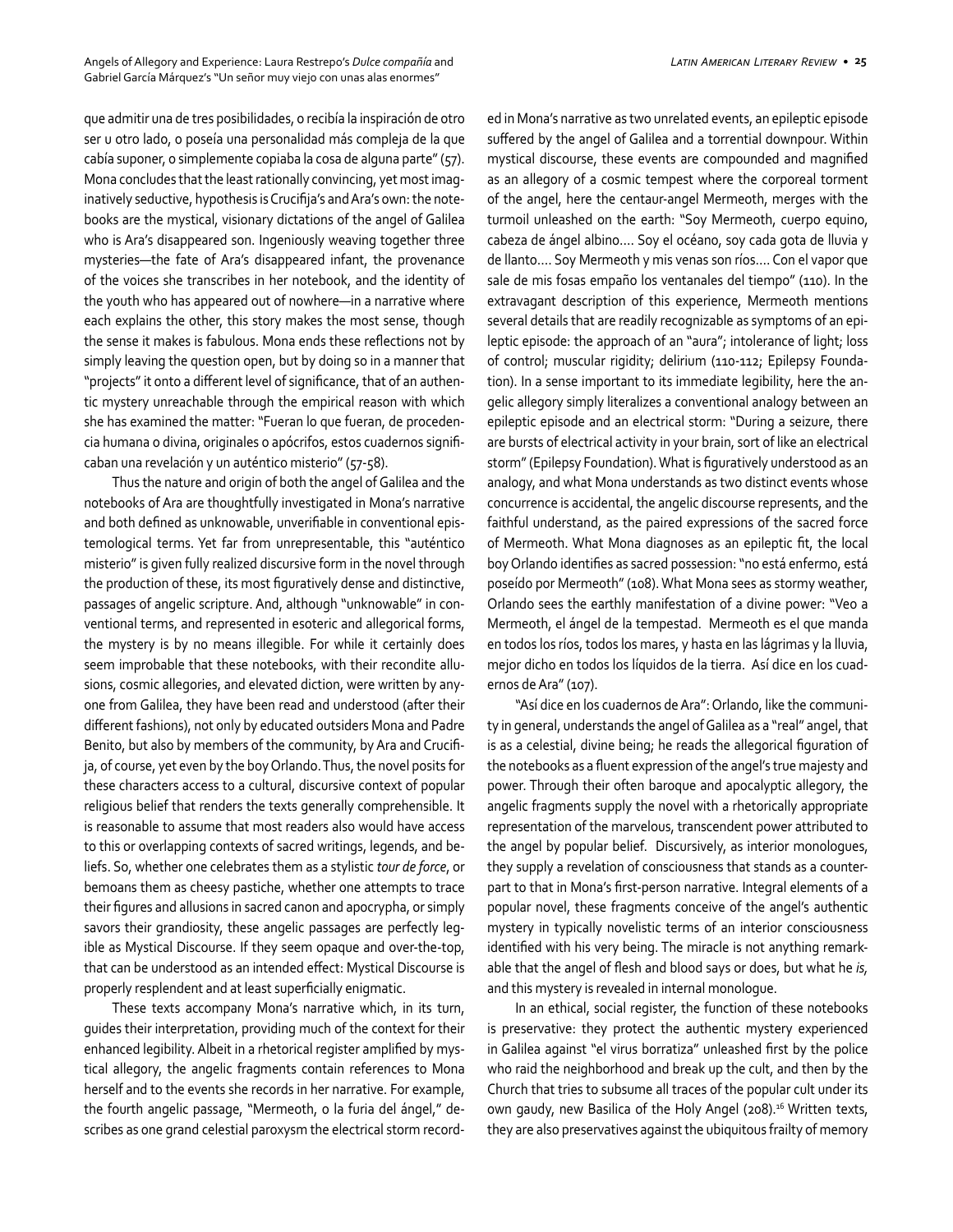cal, rational ways of perceiving and thinking.

and stimulants of imaginative, figurative modes of representation and interpretation that elucidate the limits of conventional empiri-

The evanescence of the links that would bind the authorial consciousness of these discourses to the damaged, mute youth adopted as the angel of Galilea, maintains in abeyance the mystery of their origin and nature. The novel, then, establishes distance between the angel of Galilea and the multiplicity of angelic voices that speak through Ara's notebooks. Thus, the texts attain a kind of autonomy that facilitates their transcendence of the embodied, historical, and contingent, and so amplifies their horizon of significance. At the same time, this distance removes the flesh and blood angel from absolute, determining identification with these mystical discourses, and even from the primary narrative of the novel. The release of the angel from Mona's narrative and from Ara's notebooks is thematized in the novel by his flight, after the police crackdown, from Galilea. At this point, his story is picked up by other narratives where he surfaces in other guises. Beyond its traversal between the two coexistent, yet segregated, realities of modern Bogotá and the barrio of Galilea, the novel navigates a more variegated, less neatly bisected, terrain of allegorized transcendence where available images and legends are exploited and conflated in ways expressive of a range of socio-cultural experience and desire.

Angels proliferate around the edges of the narrative, extending their presence beyond the two central figurations of the angel of Galilea examined here, the celestial angel of the cult and the mute, damaged youth. First, there is a set of angels that Mona is compelled to investigate after her editor rejects the Galilea story on the grounds that no one wants to read about the superstitions of the poor (101). The superstitions of celebrities are literally another story; so, Mona is sent off to interview a film star, a senator, and a toreador about their angelic encounters (103-104). These more exclusive angels are those destined to appear under the headline for the week's lead story "¡Los ángeles llegan a Colombia!"(103) Pointedly, these stories displace, and so erase, that of the angel of Galilea. Just as emphatically, the headline announces the arrival of its angels from elsewhere, and so betrays the foreign, belated, impetus for the story, noted by Mona at the start of her novel.<sup>17</sup> While the celebrities Mona interviews are presumedly Colombian, the conformity their status and the magazine's headline establish between their angels and the foreign, fashionable angels coveted by the editor, retraces the socio-cultural frontier between modern, sophisticated Bogotá and backward, impoverished Galilea, between these angels of the rich and famous and the angel of the poor and disregarded people of Galilea.

 This contrast heightens our appreciation of the popular authenticity of the angel of Galilea we encounter in Mona's narrative and in the angelic discourses. But in a gesture that disavows

Gabriel García Márquez's "Un señor muy viejo con unas alas enormes" ultimate proprietorship over this figure and reaffirms the popular

creativity of the faithful, in the last part of the novel, the angel of Galilea starts to appear outside Mona's narrative in increasingly marvelous, varied, and culturally evocative forms (195-198). During his sojourn in the wilderness after his flight from Galilea, the angel takes on features of popular cultural mythologies, "de Superman o Pablo Escobar," and then of Christ the miracle worker: "Por primera vez oí hablar de sus milagros: habría salvado a la población de Santa María de Arenales de una inundación, habría hecho caer maná del cielo sobre el pueblo famélico de Remolinos" (195-196). The angel as guardian of a deserving elite; the angel as superhero, champion of the underdog; the angel as sanctified outlaw, "el Robin Hood Colombiano"; the angel as Christ, working miracles for the salvation of the abandoned: each image figures a different way in which contemporary experiences and cultural forms imagine protection and transcendence ("Un ídolo en Colombia"). And to this list we must add the orthodox, blond angel of the new basilica built in Galilea in the Church's attempt to reassert its authority over popular faith. With this proliferation of angels, the novel expands its reference to different, coexistent allegorical codes well beyond the doubled figure of "Un señor muy viejo,"

Yet, this multiplicity of stories and images around the edges of the novel does not displace the novel's two central representations of the angel; rather, it serves as a foil that illuminates their form and function as discursive partners positioned side-by-side to generate a specifically novelistic oscillation between the realistic and the marvelous. So, even as it updates the marvelous in accordance with changing socio-political realities and aesthetic-ethical commitments, *Dulce compañía*, draws on established novelistic discourses of verisimilitude and reflexivity and so participates in the novel's ongoing recapitulation of extra-empirical phenomena and consciousness (Gallagher; McKeon 858). In a novelistic tradition that might be traced back to the "explained supernatural" of the gothic romances of Ann Radcliffe, *Dulce compañía* enacts a dialectic between the empirical and the marvelous that recuperatively preserves both the realm of the literary imagination and, more largely, that realm of historical possibility central to ethical social commitment (Castle ix; Sangari 903). It does this in a way that would update and preserve the marvelous, connecting it both to the cultural experience of a contemporary, urban community, and to the cultural marketplace of an unabashedly popular, commercial literature. As a novel, then, it is grounded in two coexistent, yet incongruent, forms of the popular: that of the more traditional, local, and culturally "authentic," and that of the more commercial, global, and culturally "compromised." Finally, then, this opens onto the question of the possibility of an equitable, preservative, and creative exchange across these cultural realms, and whether, with its motif of cross-categorical pairing, *Dulce compañía* offers conceptual tools for its achievement.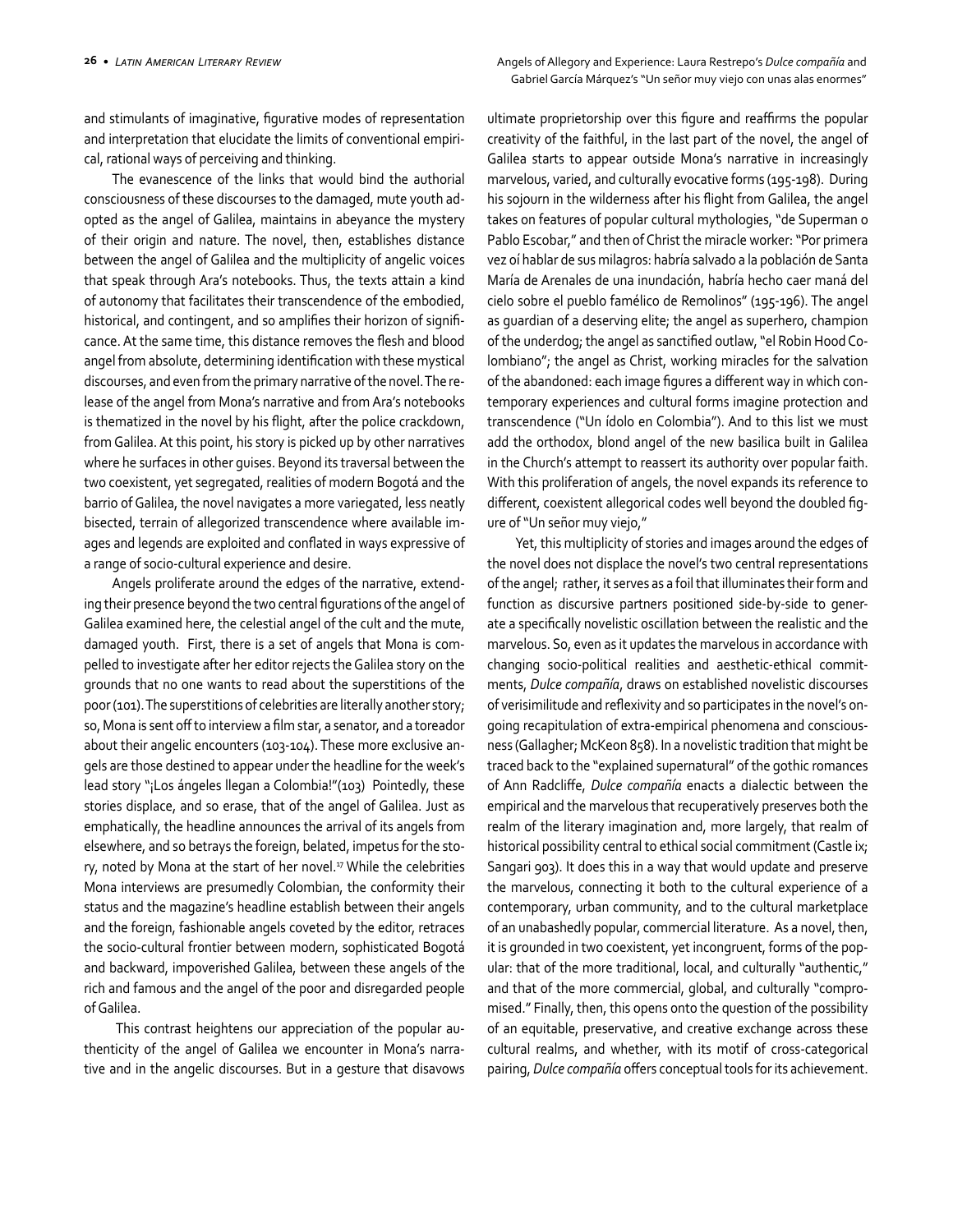#### **NOTES**

1 Susana Reisz sets *Dulce compañía* alongside other popular Latin American novels by women: Isabel Allende, *La casa de los espíritus*, *De amor y de sombra* and *Eva Luna*; and Laura Esquivel, *Como agua para chocolate*. She notes that all share an "aire de familia con García Márquez" (333). Carmiña Navia notes in passing an echo between Ara's notebooks in *Dulce compañía* and Melquíades's parchments in *Cien años de soledad* (24). In a review, Deborah Cohn draws a direct connection between Restrepo's novel and "A Very Old Man with Enormous Wings" which she reads as "an allegory of capitalism and religion gone wrong" (88).

2 The same paragraph containing this phrase appears in entries for the novel on the major sites: *Dulce compañía,* Amazon.com; Goodreads.com; Book Depository.com; Lecturalia.com.

<sup>3</sup> Susan E. Carvalho groups Laura Restrepo together with other popular Latin American women writers, Isabel Allende, Angeles Mastretta, Sara Sefchovich and Rosario Ferré, who "reject the inaccessibility of the previous generation's novels" (11): "They do not question the nature of reality, nor do they believe it to be unintelligible" (12). This sets them apart from Boom novelists often typified by their "radical questioning of the nature of reality and literature's ability to describe it" (Swanson 85),

4 Unconventional, flesh and blood angels figure as protagonists in modern Latin American fiction not only in "Un señor muy viejo," but also, for example, in "El ángel caído" by Mexican writer Amado Nervo and "El ángel pobre" by Nicaraguan writer Joaquín Pasos.

<sup>5</sup>Typical of late twentieth- and twentieth-first-century Latin American writers, in *Dulce compañía*, Restrepo uses a narrator closely allied with her own experience and perspective to provide a straight-forward, first-person account of contemporary lived experience (González 160-162). "Testimonios," firstperson, non-fiction accounts that witness events and conditions of socio-political import, and the fictional "novela testimonial" are two prominent types of post-Boom first-person narratives (Shaw, *Companion* 166-169; *Post-Boom* 22-24; Swanson 92-93). Its context of endemic violence and socio-economic abandonment, and its concern with preserving the experience it narrates from erasure at the hands of dominant authorities, align *Dulce compañía* with the "novela testimonial."

<sup>6</sup> Probably García Márquez's most anthologized story, its presence extends beyond the confines of the academy and traditional literary culture. It features prominently, for example, in the community reading program, *Gente y Cuentos*/People and Stories, designed by Sarah Hirschman and run for over thirty years in the United States and Latin America (Schwartz 749-750).

7 "By 1970 features such as fantasy, multiple narrative voices, and structural fragmentation had become the norm" (Swanson 84). Such a norm was wellestablished among the North American readership where Latin American fiction was equated with "illusion, metaphor, fantasy and mysticism" (McDowell; Franco 160-161).

8 In his discussion of social segmentation in the novel, Samuel Jaramillo González emphasizes that the manifest presence of the marvelous in *Dulce compañía* makes inevitable a consideration of its relation to magic realism: "cómo no hacer alusión al 'realismo fantástico', a lo 'real maravilloso' que ha sido la enseña de la narrativa latinoamericana desde la generación del *Boom*" (150).

9 This stereotyped image of Colombia persists even among literary scholars. For example, in her overview of Restrepo's work, Navia describes the novel's setting in terms that absolutely merge geographical location and literary mode, and so uncritically reproduce the conventional idea of nation that Restrepo's narrator interrogates: "este país real-maravilloso en el que habitamos y que nos habita . . .. el mundo maravilloso y fantástico" (23).

10 Jean Franco remarks how this kind of "cultural incorporation" of the local by the international market was a negative effect of the popularity of "magical realism" (159).

11 Translated into 20 languages, the novel has gained a wide international readership. Beyond Julie Lirot's and Elvira Sanchez-Blake's 2007 collection of essays on Restrepo's work, it has received little academic attention.

<sup>12</sup> Consonantly, as an author, Restrepo seeks to establish "intimidad con un desconocido por medio del libro" (Lirot 347).

<sup>13</sup> Rincón sees the contrast between the widespread currency of the story, especially in the classroom, and the scarcity of published academic work on it as evidence that its significance is taken as self-evident (13).

<sup>14</sup> As Sangari points out: "The conscious technical complexity of the texts does not ask to be read as an effect either of the autonomy of language, or text, or even as a gesture toward the auto-referentiality of art. Rather, the narratives gesture toward the autonomy of the story in its semantic aspect: stories exist above and beyond the storytellers" (905).

<sup>15</sup>Reflecting on her inspiration for *Dulce compañía*, Restrepo says the novel is an homage to the people who fulfill their own longings for transcendence and the sacred through communal and popular creativity (Melis 126).

<sup>16</sup> The angel of the basilica is conventionally winged, European, and blond; the angel of Galilea is emphatically "moreno" and wingless. As Mona remarks, this angel of the basilica "no es nuestro" (209).

17 "Que el jefe de redacción quería un artículo sobre aparición de ángel, era sólo porque el tema acababa de pasar de moda en Estados Unidos" (17).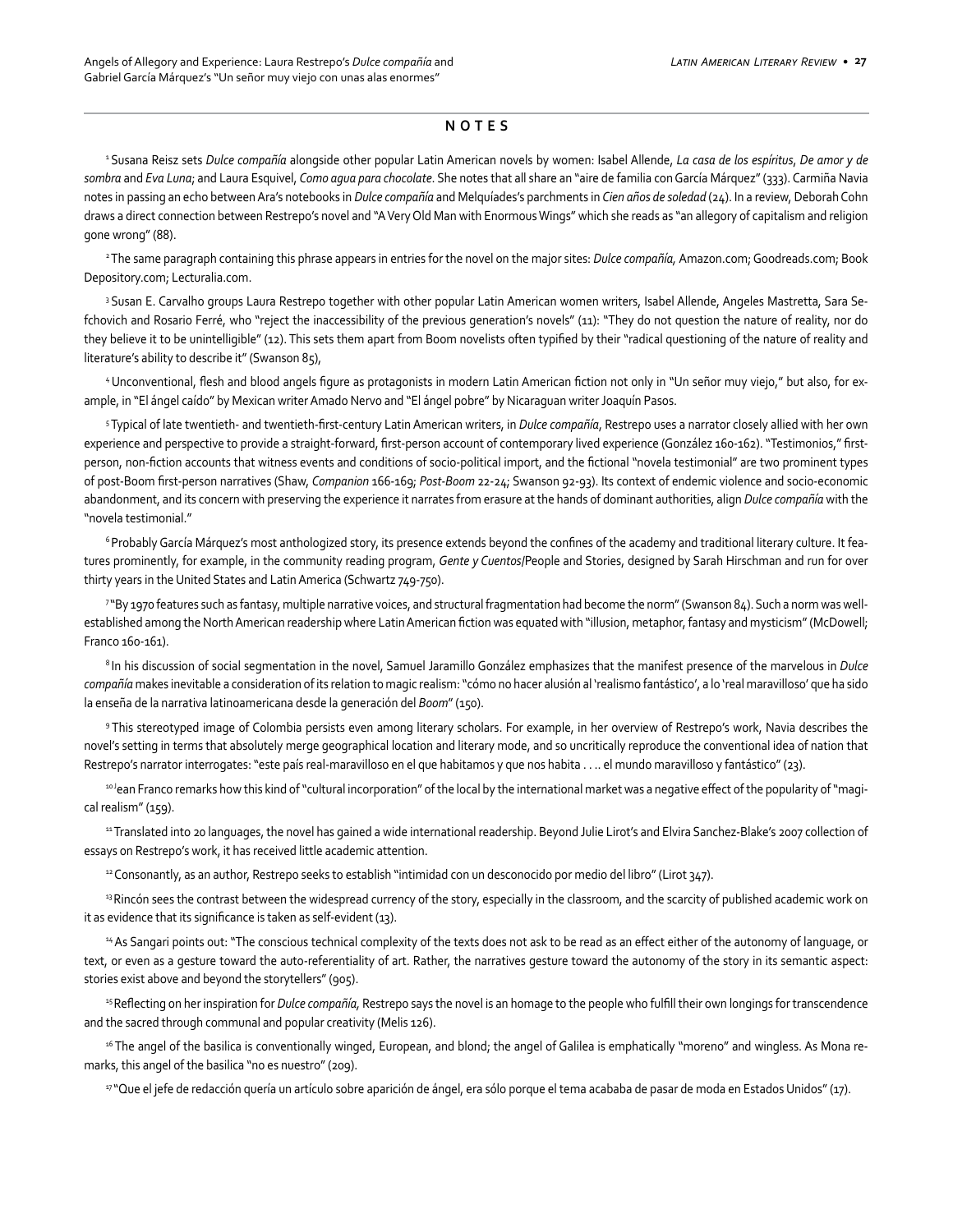## **WORKS CITED**

- Bakhtin, M. M. "Discourse in the Novel." *The Dialogic Imagination: Four Essays*, edited by Michael Holquist, translated by Caryl Emerson and Michael Holquist, U of Texas P, 1981, pp. 259-422.
- Boergson, Paul W. "Los pobres ángeles de Gabriel García Márquez y Joaquín Pasos." *Crítica hispánica*, vol. 3-4, no. 2, pp. 111-123.
- Carvalho, Susan E. *Contemporary Spanish American Novels by Women: Mapping the Narrative*. Tamesis, 2007.

Castle, Terry. Introduction. *The Mysteries of Udolpho* (1794), by Ann Radcliffe, edited by Bonamy Dobrée, Oxford UP, 1998, pp. vii-xxvi.

- Cohn, Deborah. Review of *The Angel of Galilea* by Laura Restrepo, translated by Deborah M. Koch. *Review: Literature and Arts of the Americas*, vol. 33, no.60, 2000, p.88.
- Coria-Sánchez, Carlos M. "Intertextualidad entre los ángeles caídos de Amado Nervo y Gabriel García Márquez." *Alba de américa: revista literaria*, vol. 32, no. 60-61, pp. 298-309.

Cruz Calvo, Mary. "La construcción del personaje femenino en *Dulce compañía*." Lirot and Sanchez-Blake, pp. 135-147.

- Díaz Zambrana, Rosana. "Discursos de transgresión en *Dulce compañía*, de Laura Restrepo." *La mujer en la literatura del mundo hispánico,* edited by Juana Alcira Arancibia, Yolanda Rosas, and Edith Dimo, Instituto Literario y Cultural Hispánico, 2009, pp. 161-175. La mujer en la literatura hispánico 5.
- *Dulce compañía*. Amazon, https://www.amazon.com/-/es/Laura-Restrepo/dp/0060834846; Book Depository, https://www.bookdepository.com/Dulce-Compania-Laura-Restrepo; Goodreads, https://www.goodreads.com/book/show/146525.Dulce\_Compa\_a; Lecturalia, https://www.lecturalia.com/ libro/3593/dulce-compania. Accessed 16 June 2021.
- Epilepsy Foundation. "What Happens During a Seizure." https://www.epilepsy.com/start-here/about-epilepsy-basics/what-happens-during-seizure. Accessed 28 June 2021.
- Erdel, Mery. "'¿Qué se hace con un ángel de carne y hueso?': Una interpretación de un relato de Gabriel García Márquez." *Reflejos: revista del Departamento de Estudios Españoles y Latinoamericanos*, vol. 1, no. 1, 1992, pp. 20-27.
- Franco, Jean. "The Magic of Alterity." *The Decline and Fall of the Lettered City: Latin America in the Cold War*, Harvard UP, 2002, pp. 159-176.
- Gallagher, Catherine. "The Rise of Fictionality." *The Novel, vol. 1: History, Geography, and Culture,* edited by Franco Moretti, Princeton UP, 2006, pp. 336-363.
- García Márquez, Gabriel. "Un señor muy viejo con unas alas enormes." 1968. *La increíble y triste historia de la cándida Eréndira y de su abuela desalmada,* Vintage Español/Random House, 2010, pp. 7-18.
- González, Aníbal. *In Search of the Sacred Book: Religion and the Contemporary Latin American Novel*. U of Pittsburgh P, 2018.
- Herrero-Olaizola, Alejandro. "'Se vende Colombia, un país de delirio': El mercado literario global y la narrativa colombiana reciente." *Symposium: A Quarterly Journal in Modern Literatures*, vol. 61, no. 1, 2010, pp. 43-56.
- "Un ídolo en Colombia: Pablo Escobar sigue vivo en los barrios más pobres de Medellín." *El Periódico,* 3 December 2018, Medellín, Colombia. https://www. elperiodico.com/es/internacional/20181203/pablo-escobar-vivo-barrios-pobres-medellin-7181016
- Jaramillo González, Samuel. "Segmentación social e imaginación." Lirot and Sanchez-Blake, pp. 149-156.
- Lirot. Julie. "Laura Restrepo por sí misma." Lirot and Sanchez-Blake, pp. 341-351.
- Lirot, Julie and Elvira Sanchez-Blake, editors. *El universo literario de Laura Restrepo: antología crítica,* Taurus, 2007.
- McDowell, Edwin. "U.S. is Discovering Latin America's Literature." *The New York Times Archive,* 16 Feb. 1982, Section C, p. 7.
- McKeon, Michael. "The Colonial and Postcolonial Novel." *Theory of the Novel: A Historical Approach*, edited by Michael McKeon, The Johns Hopkins UP, 2000, pp. 851-858.
- Melis, Daniela. "Una entrevista con Laura Restrepo." *Chasqui: revista de literatura latinoamericana*, vol. 34, no. 1, pp. 114-129.
- Navia, Carmiña. "El aniversario literario de Laura Restrepo." Lirot and Sanchez-Blake, pp. 19-37.
- Nervo, Amado. "El ángel caído." 1921. *El ángel caído y otros relatos*, prologue by Vicente Leñero, Lectorum, 2006, pp. 47-53.
- Pasos, Joaquín. "El ángel pobre." 1941. https://docs.google.com/viewer?a=v&pid=sites&srcid=ZGVmYXVsdGRvbWFpbnxhcmNoaXZvc2lybWF8Z3g6YWIy NmU5Y2U5ZGE0ODM2 Accessed 17 June 2021.
- Penuel, Arnold M. "The Contingency of Reality in García Márquez's 'Un señor muy viejo con unas alas enormes.'" *Romance Notes,* vol. 38, no. 2, 1998, pp. 191-197.
- Reisz, Susana. "Estéticas complacientes y formas de desobediencia en la producción femenina actual: ¿Es posible el diálogo?" *Narrativa femenina en América Latina: prácticas y perspectivas teóricas/Latin American Women's Writing: Practices and Theoretical Perspectives*, edited by Sara Castro-Klarén, Iberoamericana, 2003, pp. 331-349.
- Restrepo, Laura. *Dulce Compañía*. 1995. Rayo/HarpersCollins, 2005.
- Rincón, Carlos. "Imagen y palabra en 'Un señor muy viejo con unas alas enormes', de Gabriel García Márquez." *Estudios de literatura colombiana*, no. 10, 2002, pp. 11-40.
- Sánchez, Gonzalo. "Guerra prolongada, negociaciones inciertas en Colombia." *Bulletin de l'institut français d'études andines,* vol. 29, no. 3, 2000, pp. 269- 305.